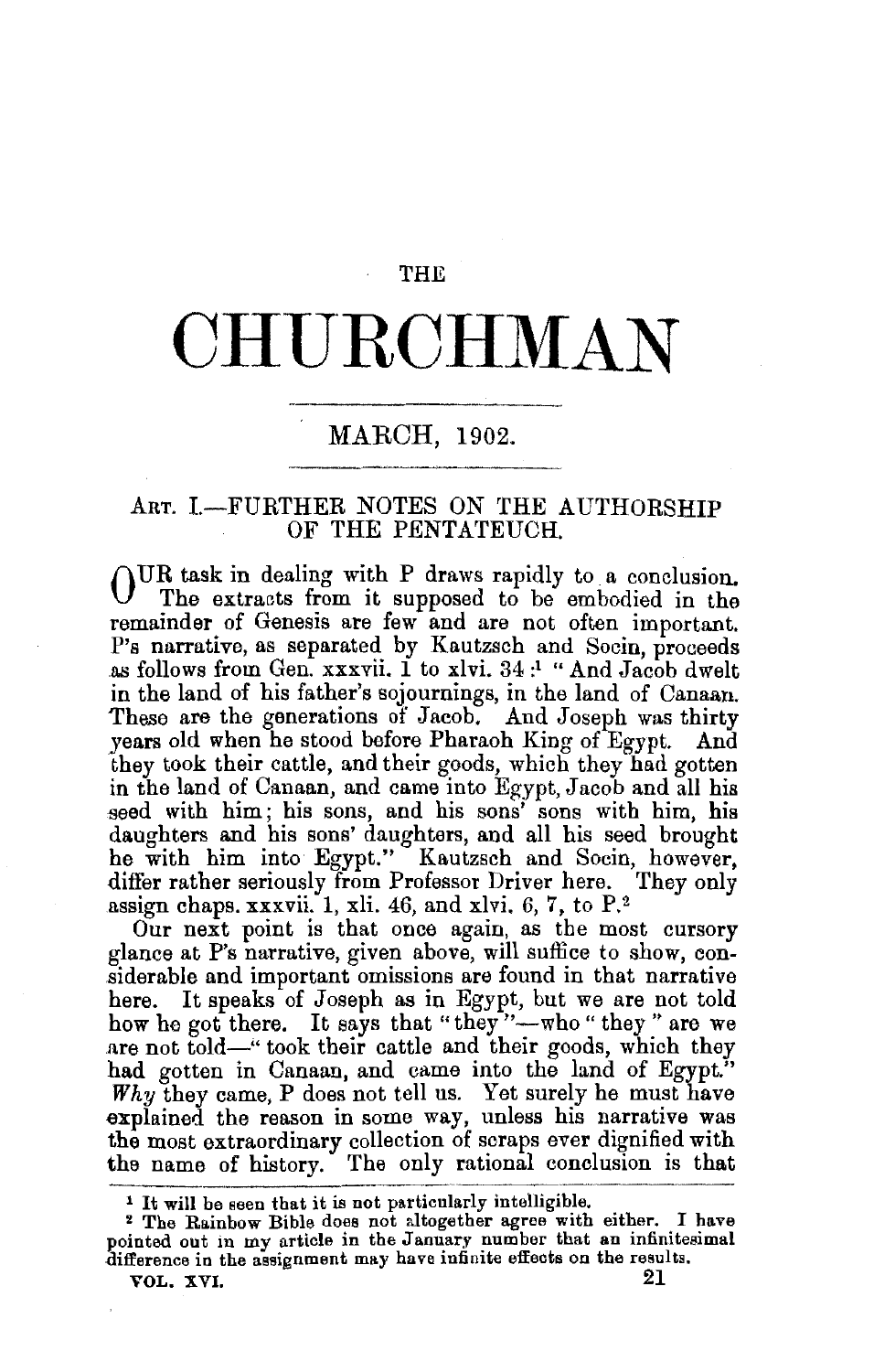once more P's narrative does not stand before us *in extenso,*  although criticism affects to have discovered that it does so. Then we are left to conjecture whether P corroborates or contradicts JE here, and, if he contradicts him, why the redactor follows JE in preference to P. There would be no occasion to assign this passage at all to P, but for the phrase רבוש אשר רכשו, which has been asserted to be a characteristic of his style. Once more, therefore, the facts are derived from the theory ; the theory is not built upon the facts. Then, again, in the genealogy which follows we have not the word הוליד, which has been alleged to be a characteristic of P, but instead of it we have" the sons of," a form of expression which, so far as it goes, tends to support Kautzsch and Socin's theory that here we have the words of the redactor, not those of P. Once more, too, we have several times the expressions "she bare" (as in vers. 15, 18, 25) and "were born" (vers.  $22$ ,  $27$ ). The first expression is found repeatedly in the genealogy in chap. xxxvi., assigned by Kautzsch and Socin to the redactor. On critical principles, as accepted by the German school, Kautzsch and Socin are undoubtedly right. " She bare," on those principles, is obviously characteristic of some one who is neither JE nor P. But, then, to whom is the expression "was born," found in vers.  $22$ ,  $27$ , to be assigned *1* The most delicate and elegant development of the new criticism would naturally find another hand hereneither JE nor P, nor the redactor, but the same hand which we find at work in Gen. iv.  $18$ —not the whole passage, vers.  $16-24$ , which Kautzsch and Socin have clumsily assigned to J (!), but just this one particular verse. We may, therefore, fairly ask, Are the critical methods sound, or are they not ? If sound, why are they only employed where it suits the critic, and cast aside when he finds them inconvenient? If not, can we build any satisfactory conclusions whatever upon them ?<sup>1</sup>

The next point to which I would ask attention is the peculiar and accurate use of the word "Hebrew " in the narrative in Genesis. It means those who have come over from some other land—Chaldrea, for instance—and it is used simply and solely when the Hebrew race were spoken of by outsiders. It is not confined to P. It occurs first, when the fugitive from Sodom came to tell Abram of his nephew's captivity, in Gen. xiv. 13. Joseph is spoken of as an Hebrew by Potiphar's, wife, chap. xxx. 9, 14, 17; Joseph speaks to Pharaoh of the ·• land of the Hebrews," chap. xl. 15. He is once more spoken of as "a young man, an Hebrew," chap. xli. 12. In chap. xliii.

-~··-~··-----~----

l See my last article in the CHURCHMAN, January, 1902.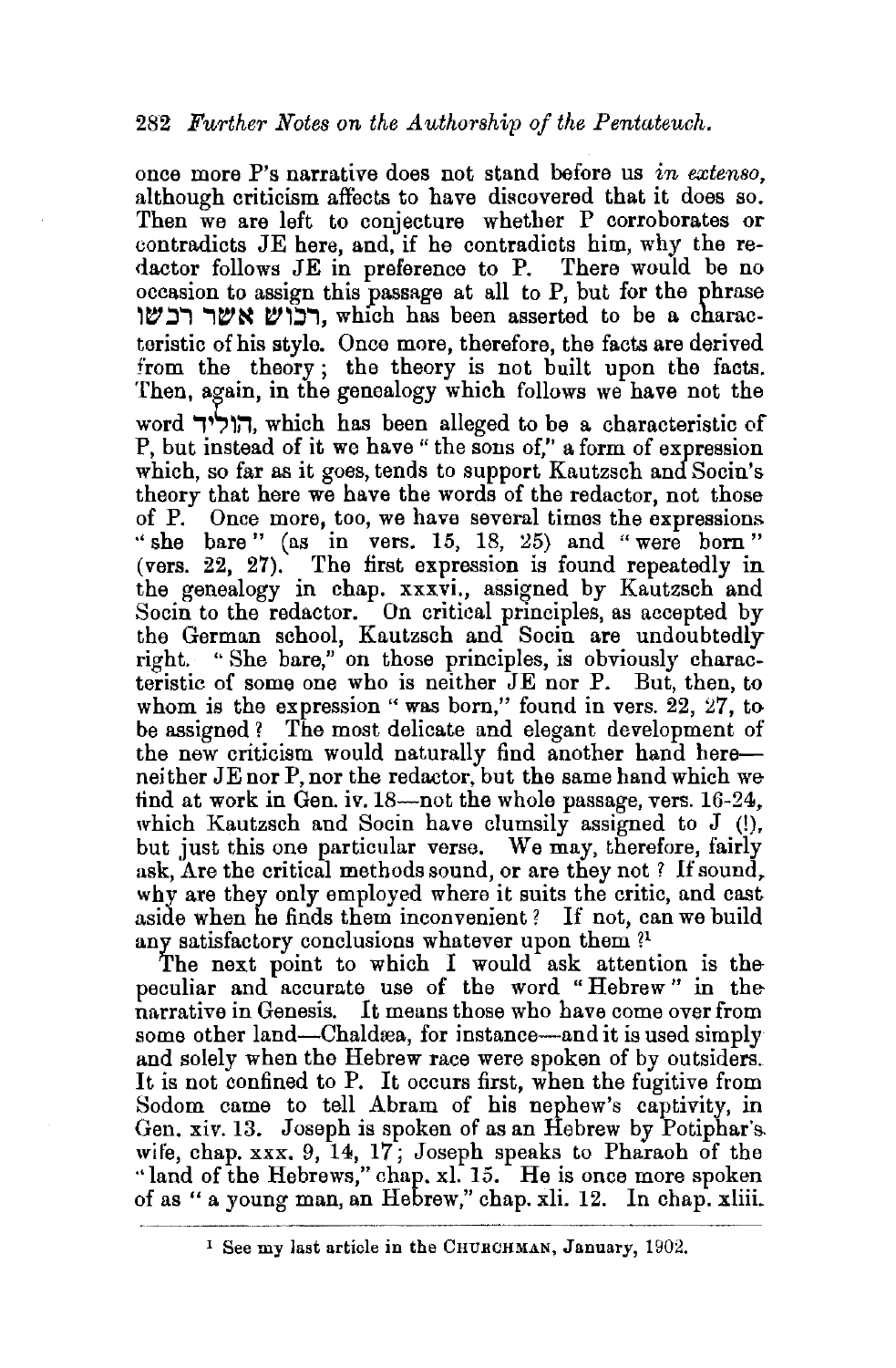32 the word is used in a way which corresponds with the utmost subtlety to the thought of the writer when describing the Egyptian view of the Israelite foreigner. The same phenomenon occurs in Exod. i. 15, 16, 19; ii. 6, 7; iii. 18; v. 3; vii. 16; ix. 11, 13; x. 3; and again in 1 Sam. ziii., xiv., where the word is either put in the mouth of the Philistines, or is used where there is a subtle indication of the thoughts of the Philistine host.<sup>1</sup> The only places where the word occurs elsewhere are Deut.  $xv. 12$ , and Jer. xxxiv. 14, where the passage in Deuteronomy is quoted. The phrase is to be found in  $JE$ and in the supposed author of Gen. xiv. In Deuteronomy it would seem that the same idea of distinction between the Israelite and the foreigner was in the writer's mind. Now, if the narrative had not been drawn up from contemporary records, but was an attempt to record the ancient history of the race in the eighth and ninth century B.C., it would have been impossible that this most strikingly characteristic expression should have been used. The mode of describing foreign sojourners and slaves natural in the mouth of an Egyptian would not have occurred to the Israelite writer some ten centuries later than the events recorded, some five centuries, at least, later than the Exodus. The writer would have used the word " Israelite " as a matter of course, unless we are to postulate a manner of writing which has only lately been brought to perfection in a writer who lived some 2,500 years ago.

Our investigation, though mainly, is not exclusively confined to P. I may therefore note the fact that the moral principles assumed in the narrative of chap. xxxviii. are almost precisely those of the Jewish law. So far, then, from the Jewish institutions having gradually developed until some time after the return of the Jews from Babylon, this chapter represents them as having been handed down from patriarchal times. The institution of "raising up seed unto a dead brother " is regarded as coeval with the sons of Jacob. The punishment of the harlot is even more severe than that denounced in Lev. xxi. 9. And if we are forbidden to draw any inferences as to the early customs of the Hebrews from a writer of the eighth or ninth century B.c., we are at least permitted to note the fact that his narrative presupposes the existence of such laws and moral principles. In the eighth or ninth century B.c., therefore, and probably much earlier, the custom of raising up seed to a deceased brother was in existence, and among the Jews. in Palestine, in marked contrast to their Phoenician neighbours, harlotry was already regarded as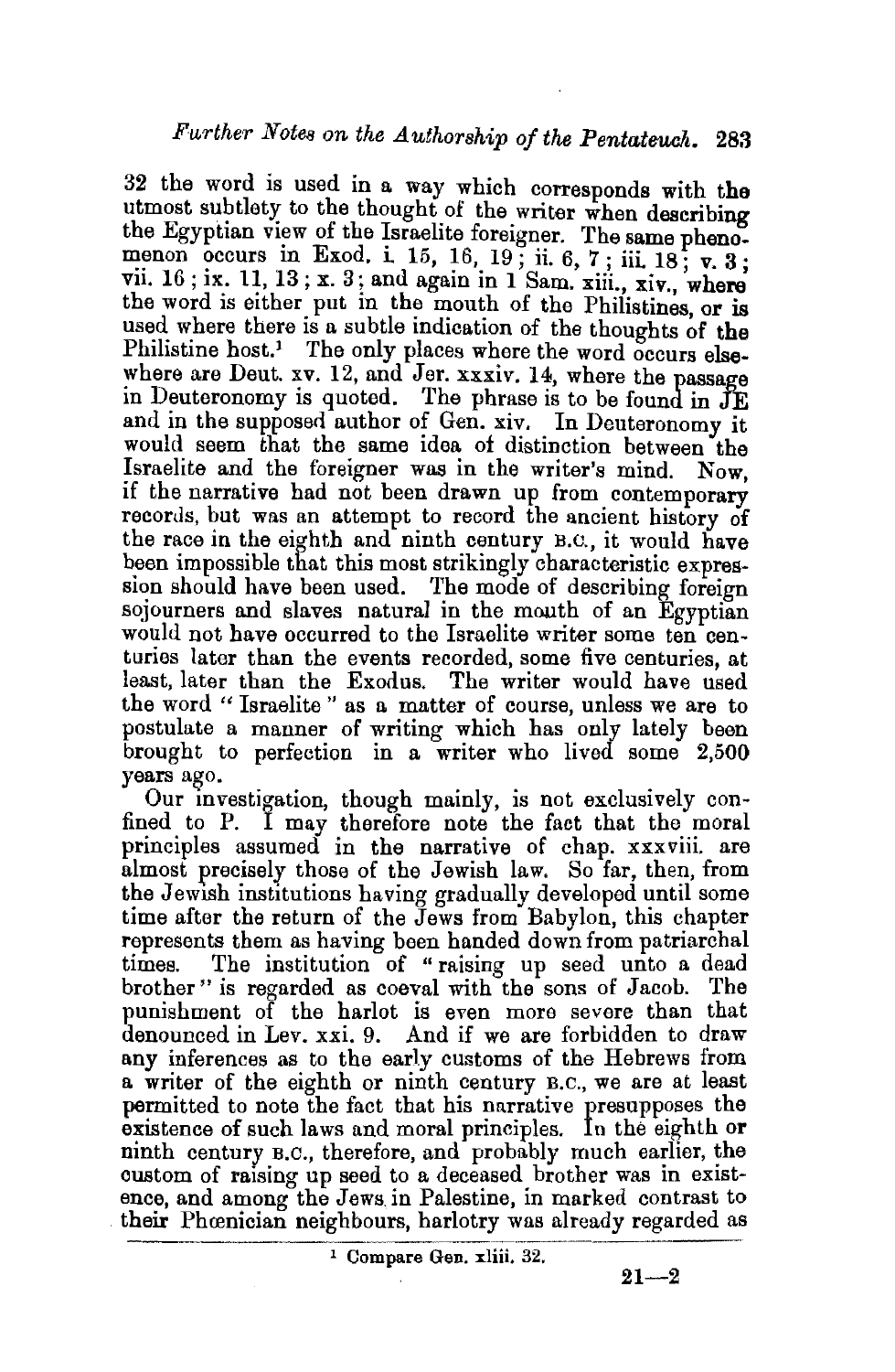an abominable crime. The moral and legal code, then, of the Hebrews, as far back, possibly, as the tenth or eleventh century B.C., already differed *toto coelo* from that of their Canaanitish neighbours, from which, we are told, it was gradually evolved, and the account of it here handed dowu falls in admirably with the historical details of the Book of Joshua. Another touch of Nature meets us in Judah's vehement condemnation in the case of his daughter-in-law of what he permitted in himself. No writer composing or compiling a history to support a preconceived system of doctrine and morals would have allowed such conduct on the part of a patriarch to appear in his narrative. Far less, if possible, can he be supposed to have invented it. The shortcomings of the patriarchs, as here related, are therefore evidences of the transparent truth of the narrator.

It has often been argued that the minute acquaintance with the manners and customs of the Egyptians displayed in Genesis and Exodus proves incontestably that these books were written by one well acquainted with Egypt-I will refer my readers to Rawlinson's researches and those of Tomkins in support of this point-but I may remark that Gen. xli. 8 (JE) and Exod. vii. 11, 22 (P) verbally agree on the fact that the Egyptian kings were accustomed to surround themselves with " magicians" and "wise men." Both writers, if indeed there be really two writers, speak of the **הרממים** and the **הכמים.** As the one writer is not supposed to be copying the other here, we derive from this fact a very strong evidence for the contention that the writer of Gen. xli. and of Exod. vii. is one and the same, and that he was a man who, by reason of his long residence in Egypt, was familiar with Egyptian life in all its details.

Once more, the description of Joseph as one in whom the Spirit of God is, though it occurs in JE, corresponds in language and idea with P's description of Bezaleel in Exod. xxxi. 3 and xxxv. 31. Another mdication this of common authorship. It will be observed, and it strengthens the argument, that the words do not occur in a very similar passage in 1 Kings vii. 14. The phrase "to require blood," again, occurs in chap. ix,  $5$  (P) and in chap. xlii.  $22$  (JE). It does not occur elsewhere, save in Ezek. xxxiii. 6. The most probable inference here is that the phrase belongs originally to the early author of the Pentateuch, and that Ezekiel, the influence of the Pentateuch on whose mind is indisputable, borrows it from btm. Then we have **'1MO** with an accusative in chap xxxiv. 10  $(P)$  and in xlii. 34 (JE) in the sense to traffic or trade in a land.<sup>1</sup>

<sup>&</sup>lt;sup>1</sup> Without an accusative, the word only occurs in Gen. xxxiv. 21, and once.jn Jeremiah.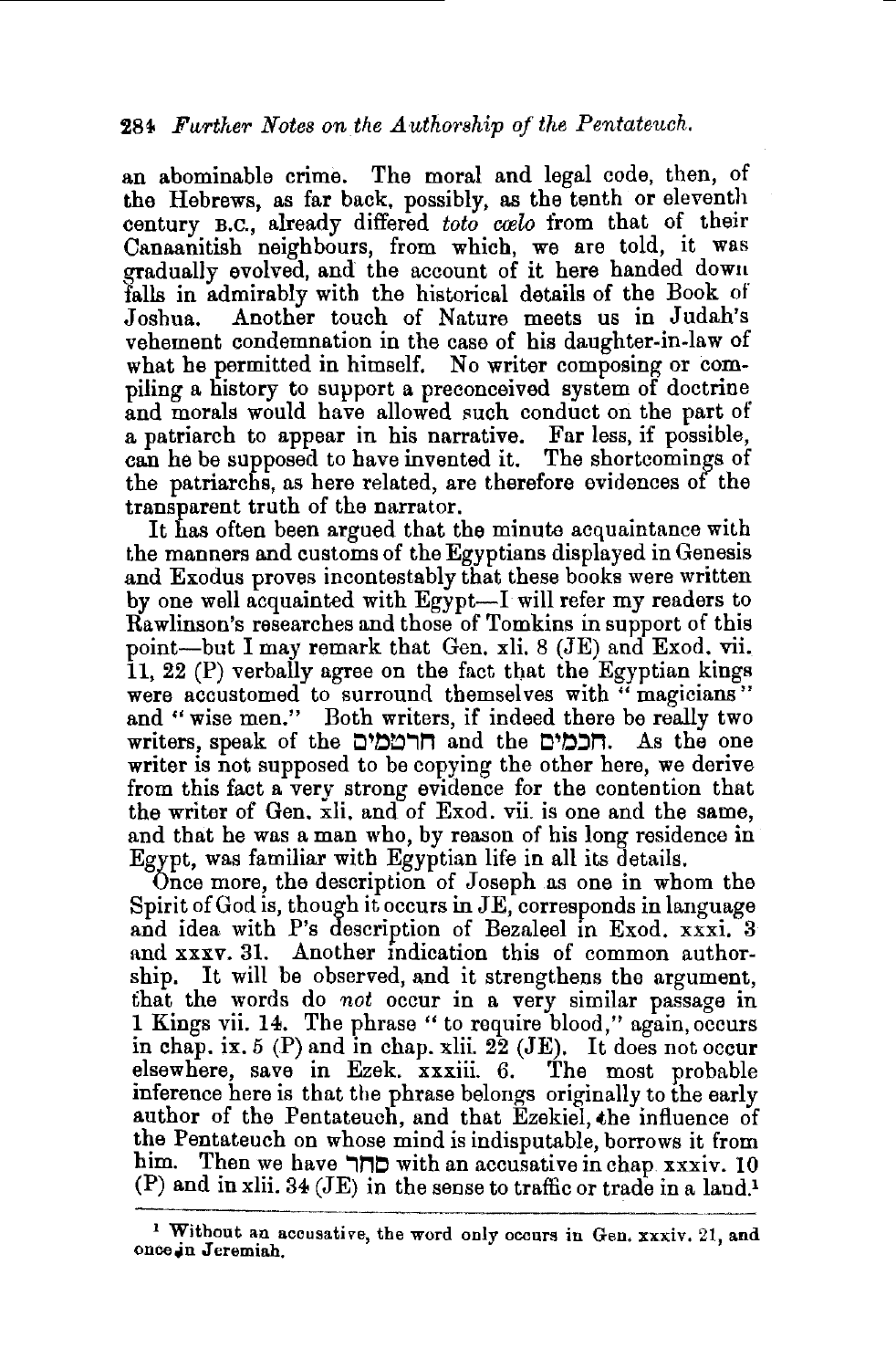This word is very probably, therefore, characteristic of the author of the Pentateuch. Again, in chap. xlv. 2 (JE) and in Numb. xiv.  $1(P)$  we have to " give forth the voice in weeping," another phrase peculiar to the Pentateuch. •

Another indication of the authenticity of the history is to be found in the trait of Jacob's character manifested in chaps. xxxii. 13, and xliii. 11-namely, his habit, when in a position of danger, of endeavouring to propitiate his real or supposed adversary by a present. It is true that both these passages are assigned to JE, but they lead the inquirer with a mind free from preconceived ideas to the conviction that here we have not legend, but real history. These striking signs of individuality point, not to legendary invention, but to a real and definite historical character.

When we analyse chap. xlvi 8-27, we find (1) that it follows the narrative of JE, and sometimes quotes it verbally, and (2) that it has additional information. Whence was that information derived by the redactor  $?$ —for we must bear in mind that, according to Kautzsch and Socin, though not according to Professor Driver, the redactor is the author of these verses. If, as Wellhausen thinks, the materials were taken by the redactor from P, then P had JE before him, for the account of Jacob's children agrees with the latter to the minutest detail. But if P had JE before him, then all his alleged departures from JE are deliberate. We need, therefore, before the question of authorship is settled, an exhaustive inquiry into these alleged deliberate contradictions of JE by P, their cause, and the authorities followed, if any. Be it noted, moreover, that where the redactor here quotes chap. xli. 50 verbally, Kautzsch and Socin assign that passage also to the redactor. There is no reason whatever for such assignment, no breach of continuity in the narrative, and there are no traces of interpolation. Thus the assignment once more seems to be the result rather of the necessities of the theorist than of the invincible logic of facts.1

The next extract from  $P$  (or the redactor) after the genealogical tables in chap.  $x|v$ , commences oddly enough (ver. 56) with the word "saying." For an explanation of who is " saying" this we must turn to the other narrative, or what is supposed to be such. The redactor has given us (out of  $J$ , according to Kautzsch and Socin) a description of the meeting of Jacob and Joseph, and of the subsequent interview between

<sup>&</sup>lt;sup>1</sup> Wellhausen says ("Die Composition," etc., p. 53): "The material certainly of this detailed catalogue (vers.  $8-27$ ) of the seventy souls is taken from Q [P], but it appears to be by a later hand." But chap. xlvi. 6-8 are "unquestionably  $P$ 's." This is the usual "proof."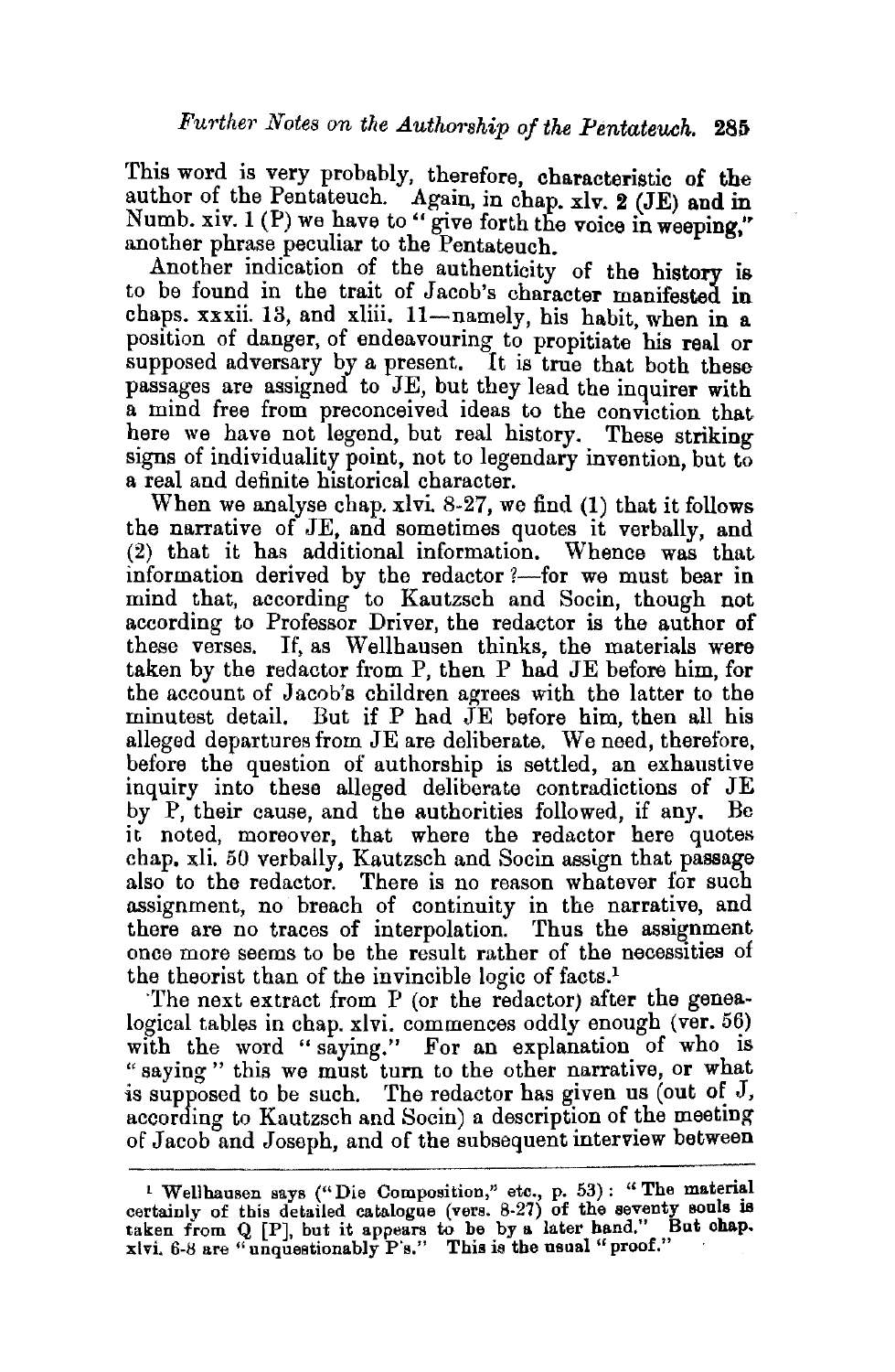Joseph and Pharaoh. This is brought down to the words, "And Pharaoh spake unto Joseph." An ordinary mortal would have gone on to copy from the authority he was following what Pharaoh said. But, as we have often been reminded before, the redactor is *not* an ordinary mortal. So he breaks oft' from one of his MSS., seizes on the other, and tells us from *that* what Pharaoh said. One naturally would like to know why he did this. It is not, on the face of it, a very intelligible course. But, as usual, our only guidance is the maxim "Faith believes, nor questions how." "Scholars are agreed," and so the redactor takes his narrative from one source and the speeches from another. Not even that, however, for he returns to JE in the middle of ver. 6. Truly, the redactor must have been an extraordinary person.<sup>1</sup> Then, again, as the extract from P begins with the word " saying," P must have contained a parallel narrative of Joseph's interview with Pharaoh, and, therefore, presumably of Jacob's descent into Egypt. Once more, then, P is not before us *in extenso*, nor have we the slightest clue to the grounds of the redactor's selections from his authorities here, nor of his strange propensity-according to the critics-for involving himself in the most unnecessary and absurd contradictions. That P must have contained a narrative of Jacob's journey is clear from the words, "Thy father and thy brethren have come down unto thee." Why was it left out? Another strange thing, and one of which it appears reasonable that some explanation should be given, is that the extract from P, which begins most amazingly in the middle of ver. 5, should end as amazingly in the middle of ver. 6, and that the redactor, after copying from P the words, "in the best of the land make thy father and thy brethren to dwell," should suddenly fling aside P, go back to JE, and copy from it the words," in the land of Goshen let them dwell; and if thou knowest any able men among them, then make them rulers ·over my cattle," after which P is once more allowed to take up his parable, and continue it till the end of ver. 11. Then a verse is taken from E, after which  $J$ is allowed to go on in peace till he is mingled, like tbe feet of Daniel's image, with P in the transcription of ver. 27.

There is absolutely no reason for this. No argument is adduced to support it. There are no signs of want of continuity in the story, no signs of incoherence or want of coherence in the style. It flows on as evenly and naturally as possible. There seems no reason whatever why the redactor should abandon one authority and betake himself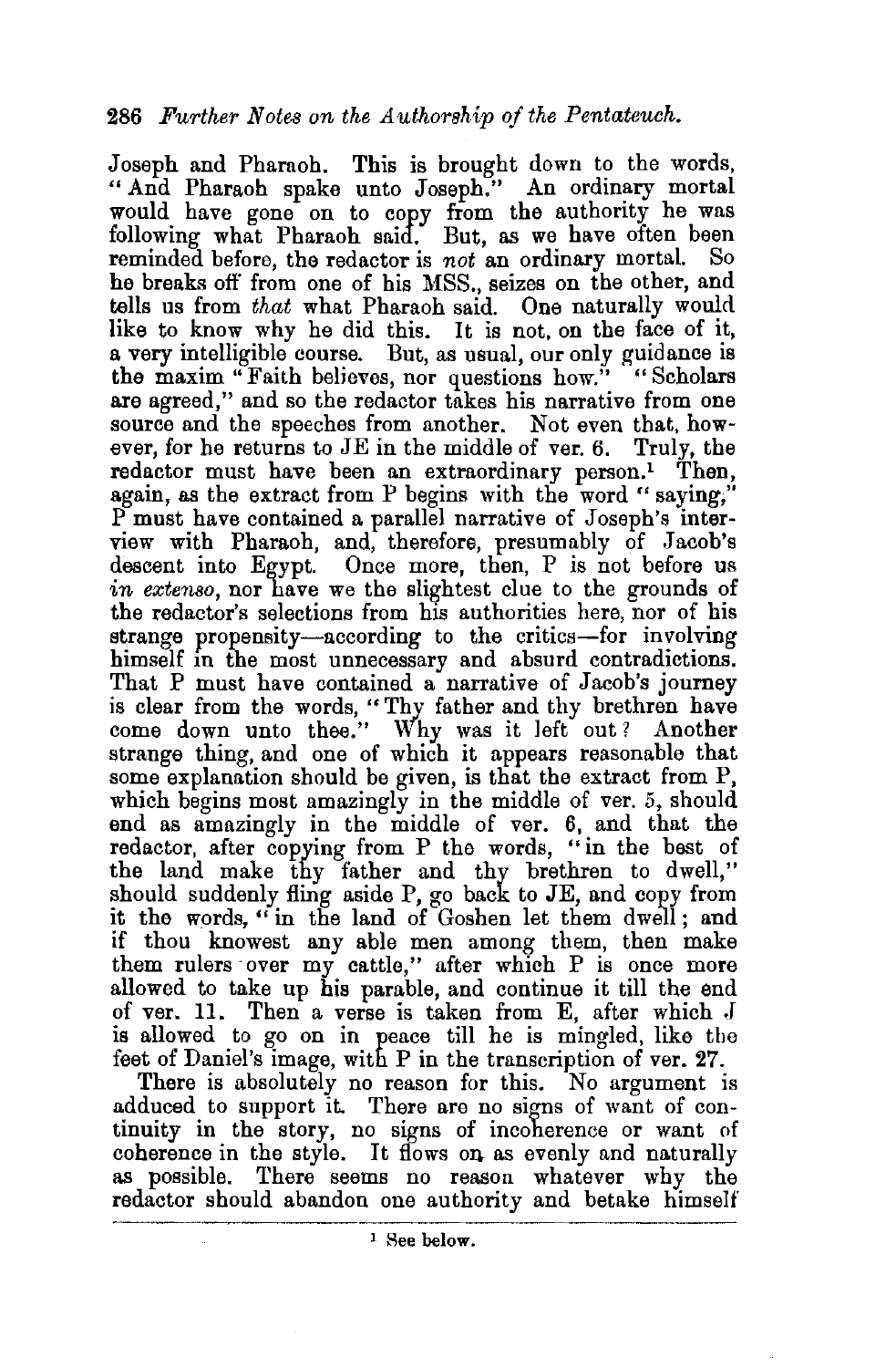to another; why the redactor should make J (or JE) tell us that "Pharaoh spake to Joseph," and not allow JE to tell us what he satd; why JE, and JE only should be allowed to mention the land of Goshen. Nor are we told how JE managed to obtain such a minute acquaintance with Egyptian customs as enabled him to say that "every shepherd is an abomination to the Egyptians." We may conclude our study of chap. xlvii. with the remainder of P in that chapter. It will be placed in brackets : " And Israel dwelt [in the land of Egypt] in the land of Goshen [and they gat them possessions therein, and were fruitful, and multiplied exceedingly; and Jacob lived in the land of Egypt seventeen years; so the days of Jacob, the years of his life, were an hundred forty and seven years]." The words " in the land of Egypt" hung, to use Wellhausen's felicitous simile, "like a man suspended by his own waistband.'' We don't exactly know, again, who "they" are who "gat them possessions therein." And as we have been frequently reminded in these papers before, so again here the canons adopted by the German critics are *not*  those of "ordinary historical and literary investigation," but canons invented *pro re nata-canons* accepted in Scripture investigation alone. Of course, "gat them possessions," and " were fruitful and multiplied," are expressions regarded by the critics as characteristic of P. But here, once more, there is no real trace of dislocation, either of style or narrative ; nothing, therefore, to show that the critic has not arbitrarily fixed, with the aid of a Hebrew concordance of the Old Testament, on certain expressions as characteristic of the authors he has chosen to invent.

One trifling point occurs to me on re-reading Gen. xlvii. Criticism has sharply noted that JE speaks of the Israelites as settling in the land of Goshen, while P locates them in the land of Rameses. Two remarks seem necessary here. The first is that the redactor could hardly have failed to note such a contradiction within six verses, and to have corrected it, more especially if we are to find such frequent traces of his hand as Kautzsch and Socin suppose. The second is that in P Pharaoh is said to " have commanded " that Israel should settle in the land of Rameses-that is to say, he not only ordered that the Israelites should be located in the "best of the land," but he specified where that land was. He does precisely the same in ver. 6. He not only commands that the Israelites should be "made to dwell in the best of the land," but once more he states where it is. Criticism, however, assigns the first half of ver. 6 to P, and the second to JE, because instead of the " land of Rameses " we have there " the land of Goshen." Is not the evidence decisive here on two